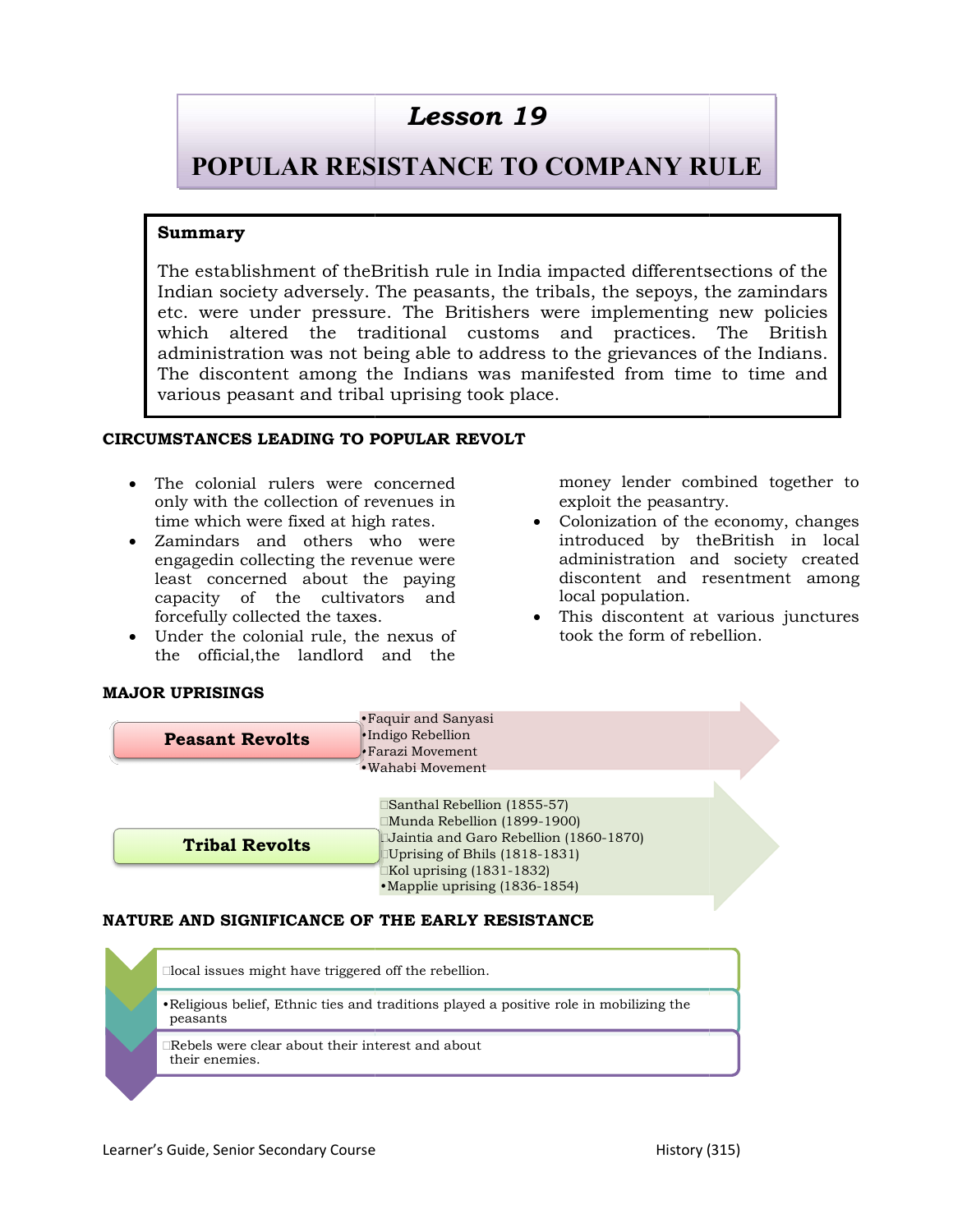

#### **Course of the Revolt**

- A sepoy called Mangal Pandey was the first soldier who openly disobeyed orders.
- At Meerut where 85 sepoys of the cavalry regiment were sentenced to 2-10 years imprisonment for refusing to use greased cartridges.
- The very next day, on 10th May 1857, three regiments broke into open mutiny.
- They declared the Mughal Emperor Bahadur Shah as the emperor of India.
- From Delhi the revolt spread to other places like Kanpur, Lucknow, Jhansi.

### **Nature of the Revolt**

- A big debate surrounds the revolt of 1857. British historians describe the events of 1857 -1858 as merely a mutiny by the sepoys.
- Some Indian historians tend to call it the First War of Independence.
- The participation of peasants and artisans made the revolt a widespread and popular event. It was also characterised by Hindu-Muslim unity.

### Causes of the Failure of the Revolt

•The rebels had limited supply of arms and ammunitions •The rebels had limited supply of arms and ammunitions<br>•lack of communication and centralized leadership among the rebels. •The British had sufficient resources and also better arms and equipments

•The rebels did not have clear political agenda for future

The rebels had failed to enlist the support of merchants, intelligentsia and many local princes that rather supported the British. The British had sufficient resources and also better<br>The rebels did not have clear political agenda for fut<br>The rebels had failed to enlist the support of mercha<br>princes that rather supported the British.